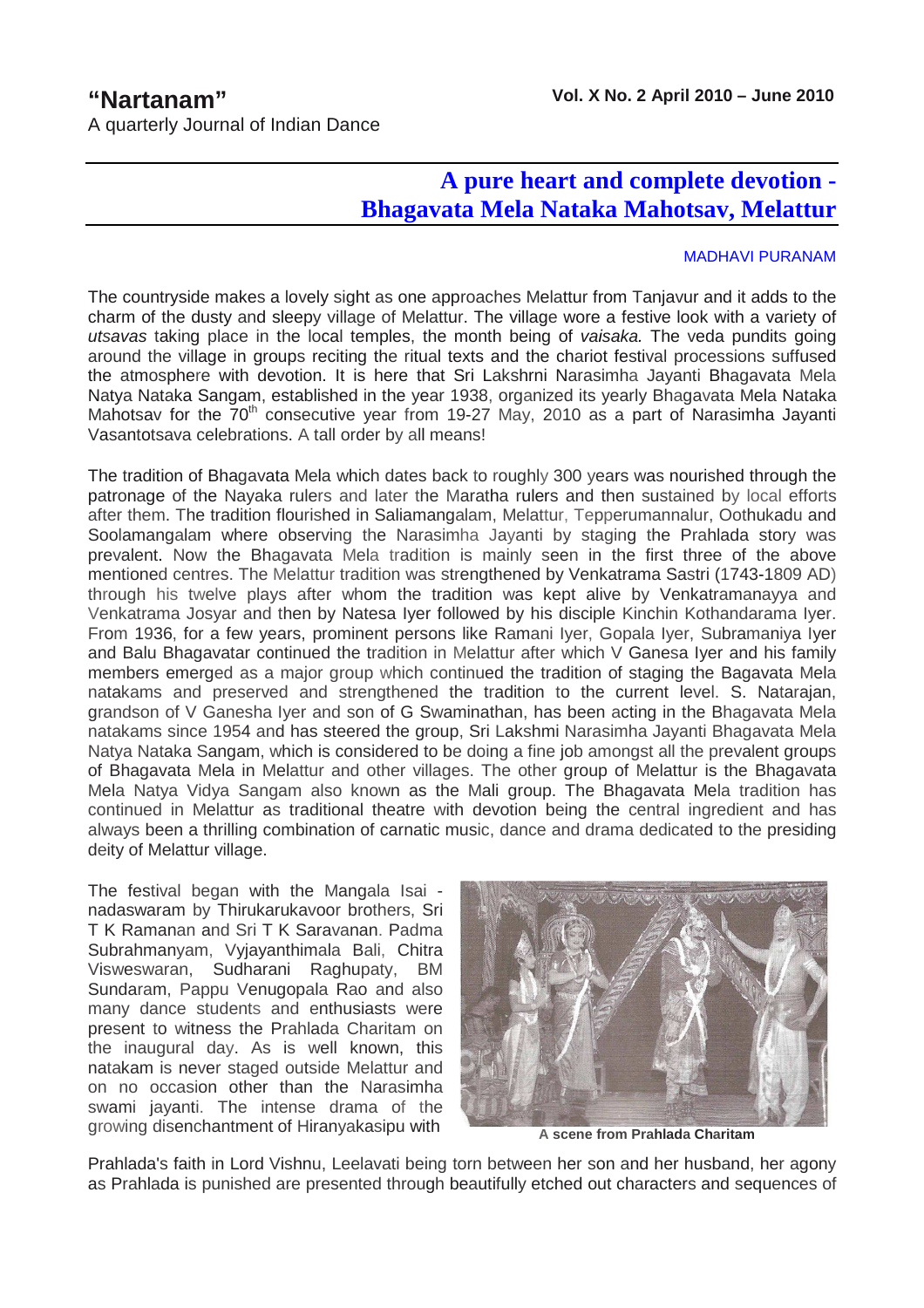dance and drama. The pravesa of Hiranyakasipu and that of Leelavati behind the curtain make an impact. The finale of the natakam which is an intense drama, unfolds with the dialogue between Narasimha on the stage and Hiranyakasipu below the stage on the street leading to the temple. The characters challenging each other interspersed with subtle philosophy of Vedanta and devotion keeps the spectators who are standing on the either side of the lane, spellbound. It is interesting to watch Narasimha, played by S Venkatasubramanian, son of R Sundaram, a founder dancer of the group, restrained by a couple of people holding on to the rope tied around him. Hiranyakasipu when in a state of intense emotion tries to climb up the stage to challenge Narasimha and is restrained by the group members. The spectators who watch the natakam every year do so in a state of devotion where as spectators new to this form watch in awe as the characters appear in a state of trance, on and off, during the course of the last scene of Prahlada Charitam. It is difficult to comprehend which of the unfolding action is drama and which is the surreal and trance. However one cannot but marvel at the devotional component woven into the entire presentation.

The team of singers consists of the Thiruvayyaru brothers Narasimhan and Venkatesan who have been singing with this group since 1984, their sons Manjunath and Gopinath respectively who have been singing for the past 4 years and Prabhakaran (Natarajan's cousin). All of them make an excellent team along with the veteran Andankovil Durai who has been playing the violin for the past 50 years for the group, Sriram on mrudangam, Gokul on flute and Kannan who plays the suddha maddalam for Prhalada Charitam every year. The dialogue in Telugu is rendered clearly with conviction though the actors are Tamilians and do not understand much of Telugu. S Natarajan as Leelavati is exquisite and a complete natural and S Kumar as Hiranyakasipu is regal and both the brothers infuse their characters with their expertise and experience. One can see all the elements of drama- the dialogue, song, music, dance, mime, costumes and above all devotion which make a heady mix and the resultant involvement of the spectator and the devotion evoked in them make it a complete theatre.

Harischandra was presented in two parts on 22 and 23 May. Once again the brothers S Natarajan and S Kumar excelled in their roles as Chandramati and Harischandra. When this writer enquired from Kumar if the playing of his characters is a cake walk for him as he has been doing it since 1978, he informed that the audience is very discerning and that one cannot afford to take the performance lightly. He also recounted as to how he was not accepted easily both by the group and the village folk when he was ordained to play the Hiranyakasipu which his famed father G Swarninathan used to play with elan and that it is only with the divine grace of Lord Narasimha that he has grown to portray such a variety of roles skilfully. Natarajan recounts that in his early years of performance he was motivated by the fame earned as an actor and how it became worship to him in due course of time. He is now penning a book titled, 'Mystic experiences with Bhagavata Mela'. N Srikanth, in the first part of Harishchandra, made a lovely and graceful Chandramati and Vijay Madhavan excelled as the Matanga kanya.

N Srikanth, a student of Padma Subrahmanyam, brings in a neat Bharatanatyam technique to the dance aspect of the natakam and so does Vijay Madhavan, a disciple of Chitra Visweswaran who is quite a talented actor and imparts spontaneity to his characters. It's interesting to note that Natarajan and Kumar's technique of dancing is quite different from that of the youngsters. The veterans R Varadarajan and M R Krishnamurthy still don various roles. Youngsters like Talin who is the current Prahlada, Aniruddha alias Prasanna, Natarajan's nephew, a talented youngster who has been ordained to take over Natarajan's role of Leelavati, Natarajan's grandson Druva and nephews Sai Ajay and Lakshmikant are being groomed by Priyamvada, Natarajan's daughter. Natarajan's another brother Neelakandan alias Subhash is also adept at donning various roles. Almost every male member of Natarajan's familiy is trained to take up some role or other!



**N Srikanth as Chandramati**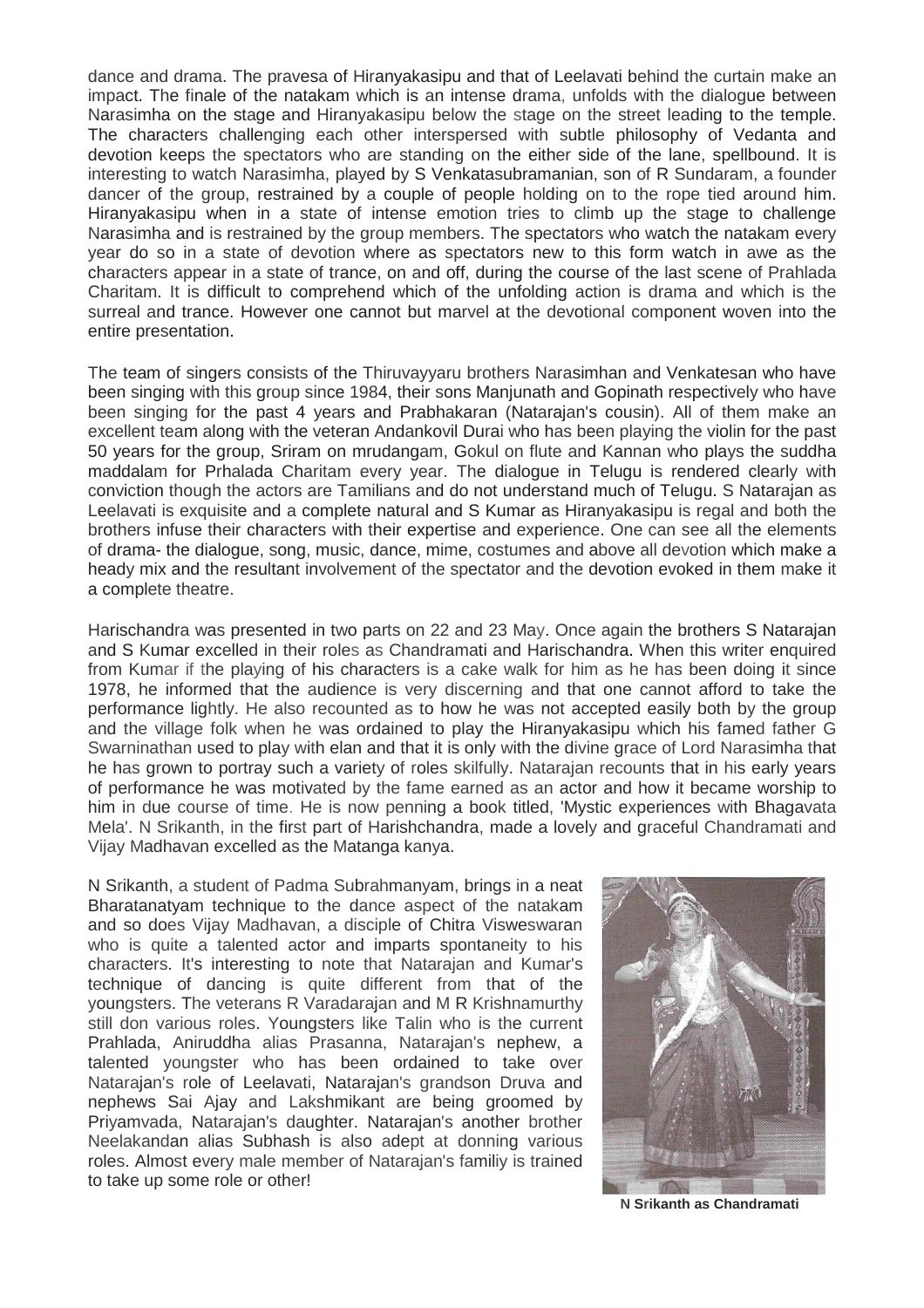In the workshop on Bhagavata Mela from 19-21 May, the salient features of the Bhagavata Mela dance technique came up for discussion and the view that the Bharatanatyam technique is predominant in the dance technique of the younger generation was debated. Natarajan explained that the foot work is like Bharatanatyam but the presentation is quite different. There is also an abundance of hastas which are quite different in usage in Bharatanatyam. However no clear answers emerged. Most of the young artists of Natarajan's troupe are trained by Padma Subramanyam, Chitra Visweswaran and Priyamvada in the Bhagavatamela style. A point to be noted is that even in the earlier days the Bharatanatyam nattuvanars/ exponents were associated with the Bhagavatamela tradition the prominent being Natesa Iyer, E. Krishna Iyer, Kittappa Pillai and B Herambanathan. Scholar B M Sundaram informs that most of the Bhagavata Mela exponents through generations have been trained by the descendants of the Tanjore Quartet. **It**  would be a worthy academic exercise to undertake a detailed study of the dance technique in Bhagavata Mela and the changes that have come about over a period of time, if any, and evaluate how the changes in the dance technique have altered the character of Bhagavata Mela. Whatever is the dance technique, the commitment and devotion to participate in the natakams as a form of worship is deeply imbued in all the youngsters and the stalwarts alike in Natarajan's group. The workshop was conducted ably by N Srikanth and Aravind Ramadurai, a Bharatanatyam dancer and also a Chartered Accountant by qualification and profession, in the presence of Natarajan and Padma Subrahmanyam who offered valuable inputs to the students attending the workshop.

It is indeed commendable of both Natarajan and the youngsters that the next generation of Bhagavata Mela artists is well trained and dedicated to carry the tradition further. To further his efforts in this direction Natarajan has identified boys from the Veda Pathashala which was established in 1990 and plans to train them in the Bhagavata Mela tradition. Natarajan who foots the entire cost of hosting the festival every year with partial support from the Sangeet Natak Akademi and some other sponsors, is looking for a modest 15 lakhs to complete the construction of the Bhagavatamela Vidyalaya and to set up a fund to carry on the festival every year. Natarajan is very clear that Bhagavata Mela cannot provide the actors with livelihood, it has to remain in the realm of worship and devotion and he does not expect the next generation to bear the financial responsibility. Natarajan also plans to have a library and is looking for a suitable place for the archives of Bagatvata Mela which he has painstakingly built up over decades. He has also obtained all the twelve of Venkatrama Sastri's plays from various sources. Kanakangi Srinivasa Josyulu, a descendent of Venkatrama Sastry has helped him correct the scripts. Natarajan now plans to return to Melattur from Dubai where he works and devote all his time to the Bhagavata Mela. Kumar also echoes his brother's thoughts and plans to return to Melattur eventually.

Reflecting on the changes brought about by him over a period of time Natarajan reminisced that in 1965 when the Melattur group of Bhagavata Mela split, teaching was casual. He has brought in more structured learning and he plans to improve upon the pedagogy by having structured courses at his Bhagavata Mela Vidyalaya in Melattur. Natarajan has refined the stage decoration, stopped the usage of front curtain as drawing the curtains between the scenes delayed the natakams. He got all the important people who sat on the stage, as was the practice then, leaving little place for the performers, to get down and sit amongst the spectators. A praiseworthy aspect is the beautiful management of the not so 'state of art' sound system whereby the singers and accompanists create a perfectly balanced presentation along with the actors making the Bhagavata Mela natakam not only a breathtaking visual but also a treat to the ears. However, the glitzy decorations on the backdrop are an eyesore and can be done away with.

The Harihara Leela Vilasam on the 25 May was a much shorter natakam, of about two hours duration, wherein Shiva grants Chandasura the boon to reduce anybody to ashes just by placing a hand on other's head. Shiva then runs for his life as Chandasura chases him to use the boon on him and then Mohini entices the rakshasa and tricks him to place his palm on his own head and get reduced to ashes. The natakam also presents the birth of Hari Hara Putran (Sastha). Once again Natarajan as Chandasura and Kumar as Shiva are delightful. However the high point of this natakam is the exquisite portrayal of Mohini by Aravind, a student of Malathi Dominic. He has